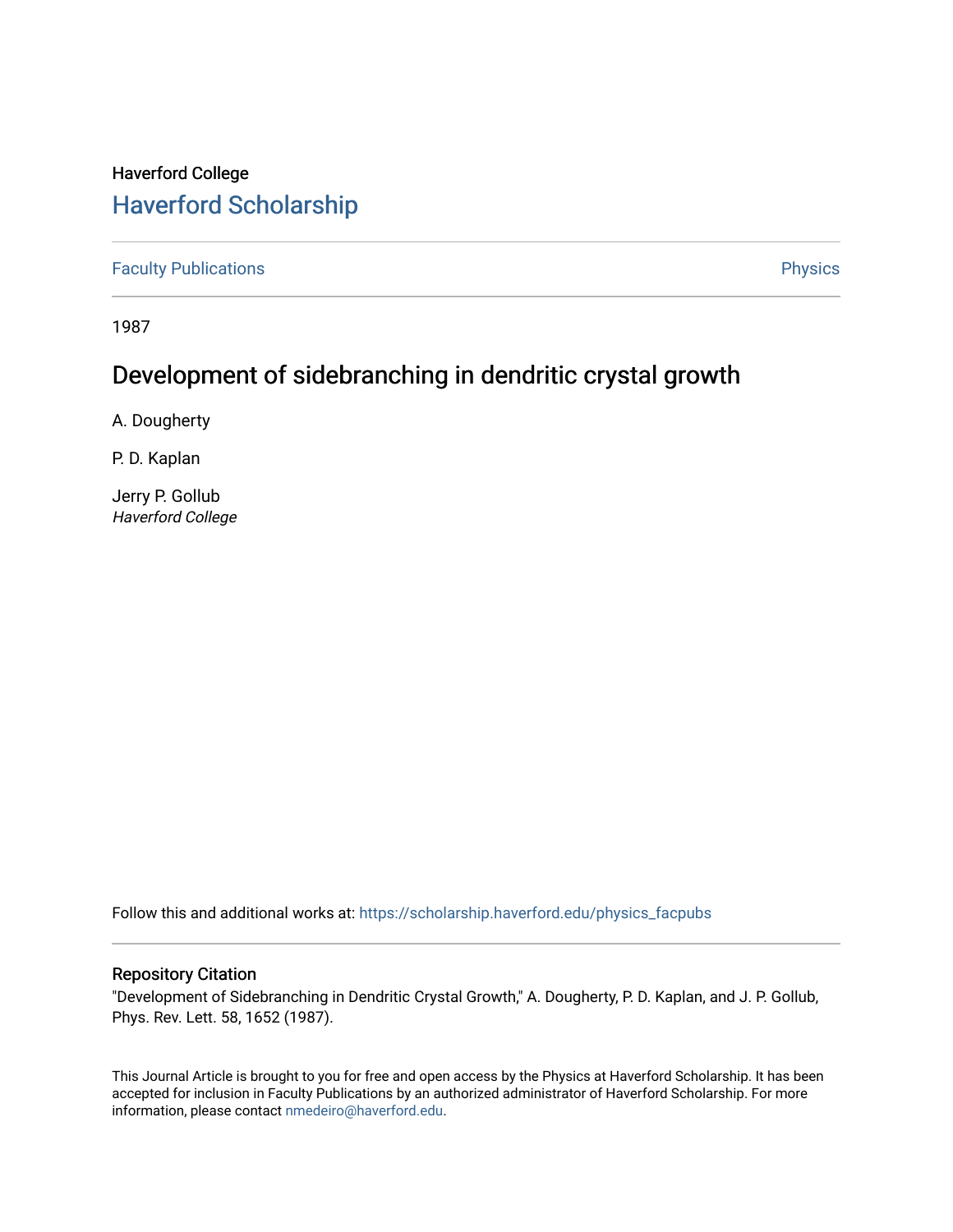## Development of Side Branching in Dendritic Crystal Growth

A. Dougherty, P. D. Kaplan, and J. P. Gollub

Physics Department, Haverford College, Haverford, Pennsylvania l904l, and Physics Department, University of Pennsylvania, Philadelphia, Pennsylvania 19104 (Received 19 December 1986)

The growth of dendritic crystals of NH4Br from supersaturated solution has been studied in a way that allows high-resolution measurements of the early stages of side branching. The branches are found to be nonperiodic at any distance from the tip, with apparently random variations in both phase and amplitude. Side branches on opposite sides of the dendrite are imperfectly correlated. The rms side-branch amplitude is an exponential function of distance from the tip, with no apparent onset. The implications of these results for several theories of the stability of growing dendrites are discussed.

PACS numbers: 68.70.+w, 61.50.Cj, 81.30.Fb

The problem of explaining the convoluted shapes of dendritic crystals is particularly challenging.  $1-4$  Dendrites growing from a supercooled melt or supersaturated solution are characterized by smooth, nearly parabolic tips growing at constant velocity with fairly regular side branches (for example, see Fig. 1). These branches compete with each other through the diffusion field in the liquid phase. Smaller ones are screened and cease growing or even begin to dissolve, while larger ones accelerate. This coarsening process is important in determining the large-scale grain structure of solidifying materials.

Much is known about the tip shape and velocity, the mean initial side-branch spacing, and the importance of crystalline anisotropy, from earlier experimental and theoretical studies.<sup>1-5</sup> However, the processes that determine the side-branching frequency and amplitude, and the subsequent coarsening, are still the subject of controversy. In this paper we present a study of the growth of free dendrites of ammonium bromide from supersaturated aqueous solution. Our experiment allows the side-branch amplitudes to be measured to a precision of 2% of the tip radius, and is hence particularly sensitive to the dynamics of the side-branching process. We find that the side-branch amplitude is surprisingly noisy, and comment on the implications of this fact for theoretical



FIG. 1. Contours of an ammonium bromide dendrite growing from supersaturated solution. The contours are obtained by digital processing of microscope images taken at 20-s intervals. Supersaturation  $\Delta \approx 0.007$ ; tip radius  $\rho = 4.0 \mu m$ ; tip speed  $v = 1.44 \mu m/s$ ; initial side-branch spacing  $\lambda = 16 \mu m$ .

models.

In the standard continuum approximation, growth from solution is controlled by the diffusion of solute towards the interface. The control parameter is the dimensionless supersaturation  $\Delta = (C_{\infty} - C_{\text{eq}})/(C_s - C_{\text{eq}})$ , where  $C_{eq}$  is the equilibrium concentration of NH<sub>4</sub>Br at the operating temperature, and  $C_s$  and  $C_{\infty}$  are the concentrations in the solid and in the solution far from the interface. The parameter  $\Delta$  relates the concentration gradient in the solution to the concentration discontinuity across the interface. In the absence of surface tension and crystalline anisotropy, and ignoring side branching, the steady-state, or Ivantsov, solutions to the diffusion equation are paraboloids of revolution with tip radius  $\rho$ , moving at constant velocity  $v$ . These solutions fix only the Péclet number,  $P = \rho v/2D$ , where D is the diffusion constant of the crystallizing material.<sup>1</sup> Experimentally however, the dendrite grows at a unique velocity. More recent work indicates that when surface tension and anisotropy (but not side branching) are included, this continuous family breaks down into a discrete set of nearly parabolic solutions.<sup>4</sup> Of these solutions, only the one with the highest velocity is believed to be linearly stable.<sup>6</sup> However, these theoretical results have not yet been adequately tested experimentally.

To investigate the origin of side branching, which is the primary goal of this work, we look for deviations from the steady-state shape. Specifically, we measure the half-width  $w_z(t)$  of the dendrite (from the center to one side) at a fixed distance z behind the tip, as a function of time. This amounts to viewing the dendrite in a frame of reference moving with the tip. The width oscillates as the side-branching waves pass by the observation point. Measured over long times,  $w_z(t)$  gives a statistically stationary measure of the side-branching activity at that fixed location z. The measurement process is repeated for various values of  $z$  in order to characterize the initiation and subsequent development of side branches.

The experiments are conducted in a glass cell of dimensions  $60 \times 6 \times 0.3$  mm<sup>3</sup>, filled with a known concen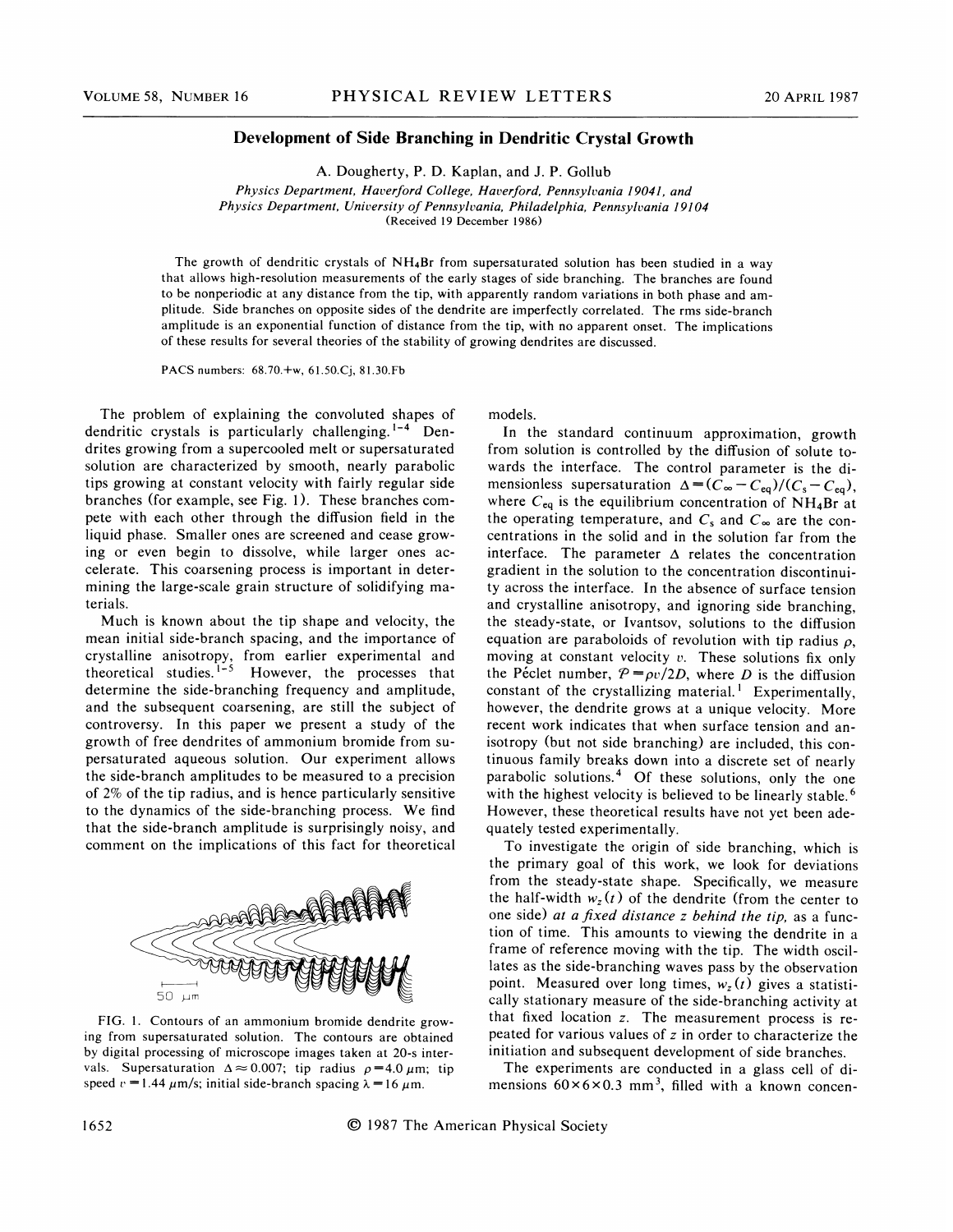tration of  $NH<sub>4</sub>Br$ . After the solid has been dissolved, the cell is cooled to a uniform temperature that determines A crystal nucleates at random; only experiments yielding a single free dendrite are used. The growth process is observed through a microscope with a video camera and recorded on video tape for later digital analysis.

The discussion that follows is based on a detailed analysis of a particular experimental run characterized by the following parameters:  $\Delta \approx 0.007$ ,  $\rho = 4.0 \pm 0.2$  $\mu$ m,  $v = 1.44 \pm 0.08 \ \mu$ m/s,  $D = (2.6 \pm 0.2) \times 10^{-5} \ \text{cm}^2\text{/s}$ ,  $P = 0.0011$ , and  $\lambda$  (the mean side-branch spacing near the tip) =16 $\pm$ 1  $\mu$ m. (The surface tension and its anisotropy are not known for this system. However, qualitative observations of the dendritic shapes suggest that the anisotropy is somewhat larger than that of succinonitrile.) The growth was recorded for 36 min, yielding a dendrite more than 3 mm long with approximately 200 side branches. To obtain  $w_z(t)$ , about 14000 video frames were digitized to a resolution of  $512 \times 480$  pixels, with each pixel being  $0.64 \pm 0.01 \mu m$ .

The character of the side branches near the tip is shown in Fig. 2, where  $w_z(t)$  and its power spectrum  $P_z(f)$  are shown for  $z = 32 \mu$ m. (The actual data record used to compute the spectrum is six times the length shown.) The side branching is only approximately periodic, and the amplitude has an unanticipated intermittent character. The spectrum contains a peak at the characteristic side-branching frequency of 0.09 Hz, but the peak has a standard deviation  $\sigma$ =0.007 Hz when fitted by a Gaussian, indicating the presence of a range



FIG. 2. Portion of the dendrite width function  $w_z(t)$  and its power spectrum  $P_z(f)$ , for  $z = 32 \mu m$  behind the tip. The intermittency of the side-branching process is evident.

of frequencies.

This noisy behavior is also reflected in the crosscorrelation function

$$
C(\tau) = \langle [w_{Lz}(t+\tau) - \overline{w}_{Lz}][w_{Rz}(t) - \overline{w}_{Rz}]\rangle / \sigma_L \sigma_R,
$$

where  $w_{L_z}(t)$ ,  $w_{R_z}(t)$ ,  $\sigma_L$ , and  $\sigma_Z$  are the width functions and their standard deviations for the two sides of the dendrite at the same z. We find that  $C(0)$  is less than 0.4 for any z, and  $C(\tau)$  drops to zero (within the measurement precision) for  $\tau \gtrsim 66$  s, the time to nucleate six side branches. Similar behavior is seen for the autocorrelation function, so that side branches separated by more than about 6k are essentially uncorrelated with each other. There are apparently random fluctuations in both the phase and amplitude of  $w_z(t)$  that destroy any long-range correlations.

The character of the side branches for  $z = 95 \mu m$  (Fig. 3) is similar to that near the tip except for the obvious presence of competition. The side-branch amplitude is larger, but the spectral peak has essentially the same mean frequency and width as it had at  $z = 32 \mu m$ . The coarsening process has increased the overall noise level in the spectrum at all frequencies, including those below the peak. Beyond about 150  $\mu$ m, the spectral peak stops growing and the background noise level continues to rise,



FIG. 3. Portion of  $w_z(t)$  and its power spectrum  $P_z(f)$  farther from the tip at  $z = 95 \mu m$ . Note the change of scales for  $w_z(t)$ .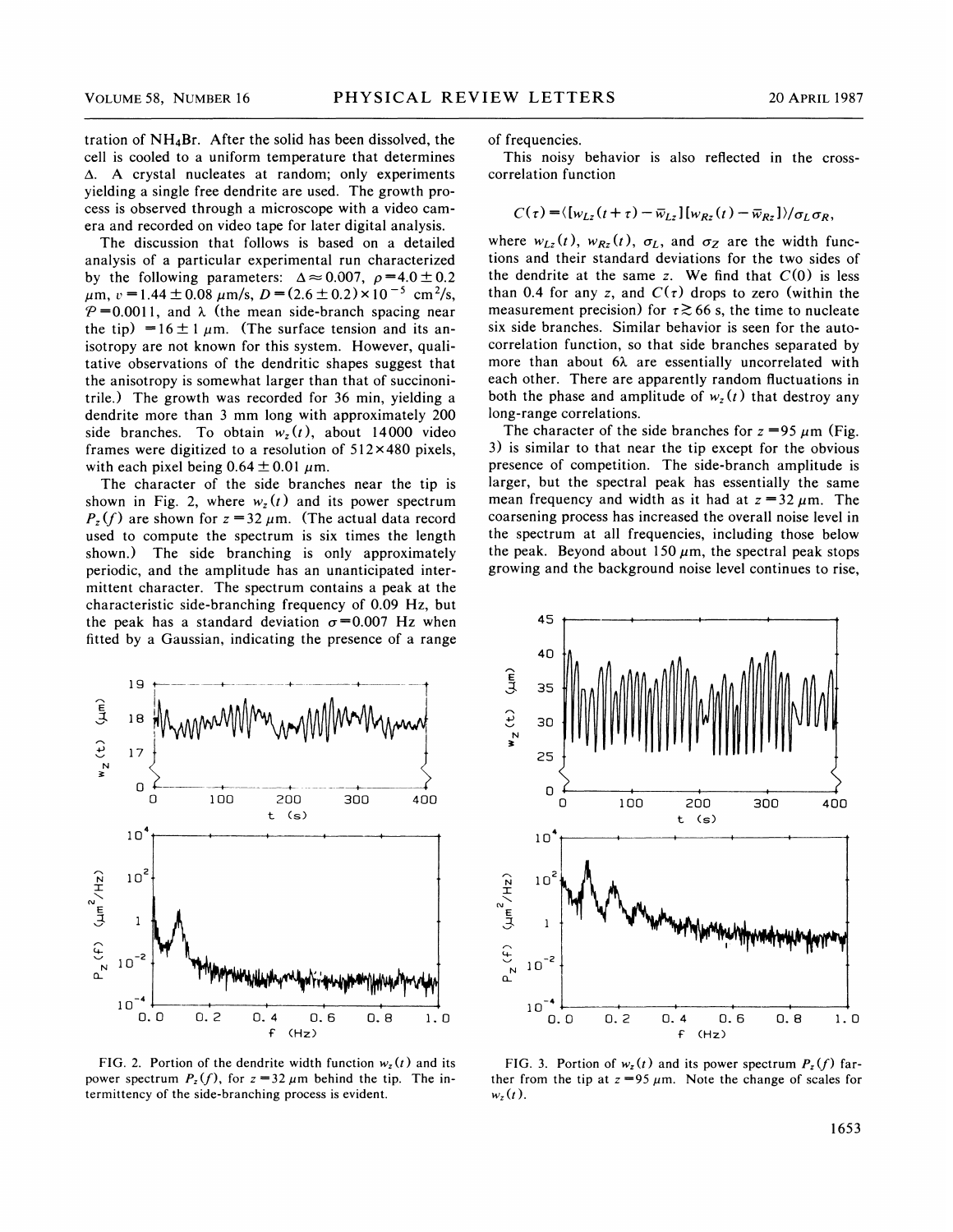yielding a relatively featureless spectrum with noise at all frequencies.

It is worth emphasizing that although these are optical measurements, they are reproducible to considerably less than the optical wavelength. The resolution limit of the microscope objective is about 1.9  $\mu$ m, and the dendrite edge is actually spread over about  $4 \mu m$  in the digitized image. However, interpolation over the edge region (and signal averaging) improves the effective resolution dramatically. In particular, for  $z = 32 \mu m$ , where the root mean square variation in the side-branch amplitude is only  $0.32 \mu m$ , the measurement precision is about  $0.05 \mu m$ .

A possible source of systematic error is the concentration gradients which locally change the index of refraction, and slightly reduce (by less than 5%) the apparent radius of curvature. This would occur even without side branches, but the distortion in that case would be static in the tip frame and thus have no effect on the spectral measurements. However, the side branches are accompanied by local enhancements of the concentration gradients, leading to a possible periodic distortion estimated to be about  $0.08 \mu m$ . This is generally much smaller than the side-branch amplitudes measured.

It will be important to test whether mechanisms other than diffusion, such as convection, are significant for the dendritic growth in this system. However, preliminary estimates indicate that this is unlikely because the value for  $\Delta$  obtained from the Ivantsov solution with the measured  $\rho$  and v is in approximate agreement with the measured  $\Delta$ , so that diffusion is the dominant transport mechanism.

Despite the apparently restricted geometry, the dendrites in this experiment are not two-dimensional. The diffusion field around a parabolic dendrite decreases very sharply, as the exponential integral  $E_1(x/l)$ , where x is the distance perpendicular to the growth direction and  $l=2D/v$  is the diffusion length (about 3.6 mm in this case). Even though the cell thickness  $d$  is only about 0.08*l*, the concentration deviation  $[C(x)-C_{eq}]$  at  $x = d/2$  is about  $0.56(C_{\infty} - C_{eq})$ . Thus the growth is not as strongly constrained in the third dimension as one might expect from the geometry. (This view is substantiated by experiments on directional solidification of a dilute binary alloy,<sup>7</sup> in which Somboonsuk, Mason, and Trivedi determined that the dendrite tip radius and initial side-branch spacing were independent of d for  $d \gtrsim 0.06l$ .)

Theoretical models at present offer little insight into the dynamics of side branching. Even for the purely local models that have been extensively studied, it is not clear whether persistent side branching occurs. 8-10 However, several possible scenarios have been suggested.

According to one hypothesis, the dendrite tip is not actually a stationary point in the tip frame of reference; rather, its position and curvature oscillate, forming a limit cycle at the side-branching frequency. $8$  If this is correct, the side-branch amplitude would be periodic, and the two sides almost perfectly correlated, since noise should be ineffective in the presence of a limit cycle. Neither feature is observed in the present experiment. We have also made careful measurements of the tip velocity, and found it to be constant. In a bandwidth of 0. <sup>1</sup> Hz around the side-branching frequency, the velocity fluctuations are less than 0.05  $\mu$ m/s, or 3.5%. This is consistent with most previous experiments on free dendrites,<sup>2</sup> although tip oscillations have been seen in twolrites,<sup>2</sup> although tip oscillations have been seen in two-<br>limensional growth for very low supersaturation.<sup>11</sup> We conclude from these observations that a dynamical limit cycle involving the tip is unlikely to be an essential ingredient of the side-branching process, at least in this system.

Alternatively, the tip could be a stable structure, with ide branches resulting from the amplification of finite microscopic noise.<sup>9,12</sup> In this view, noise (e.g., concentration fluctuations in the solution near the tip) gives rise to small interfacial perturbations. In the tip frame of reference, these perturbations propagate away from the tip and grow approximately exponentially with distance. This may be qualitatively similar to the growth of a disturbance as it is convected downstream in some hydrolynamic systems such as pipe flow.<sup>13</sup> In this "noiseinduced side-branching" scenario, the structure is expected to be nonperiodic, and branches on opposite sides of the dendrite imperfectly correlated, as is observed. It is not implausible that concentration fluctuations could be significant, since the fractional fluctuations in  $\Delta$  in a 1  $(\mu m)^3$  volume due to Poisson statistics are about 10<sup>-3</sup> in um/volume

The growth of the branches as a function of distance  $z$ from the tip is given by the square root of the area under the spectral peak (Fig. 4). This growth appears exponential at very small z, but saturates at large z. (The data are also consistent with another suggested growth aw,  $\exp{\sqrt{s}}$ , where s is the arclength.<sup>12</sup>) This exponential growth of the side-branch amplitude in the tip frame



FIG. 4. Squares: rms variations in the side-branch amplitude vs distance z from the tip. Crosses: Coarsening noise (see text).